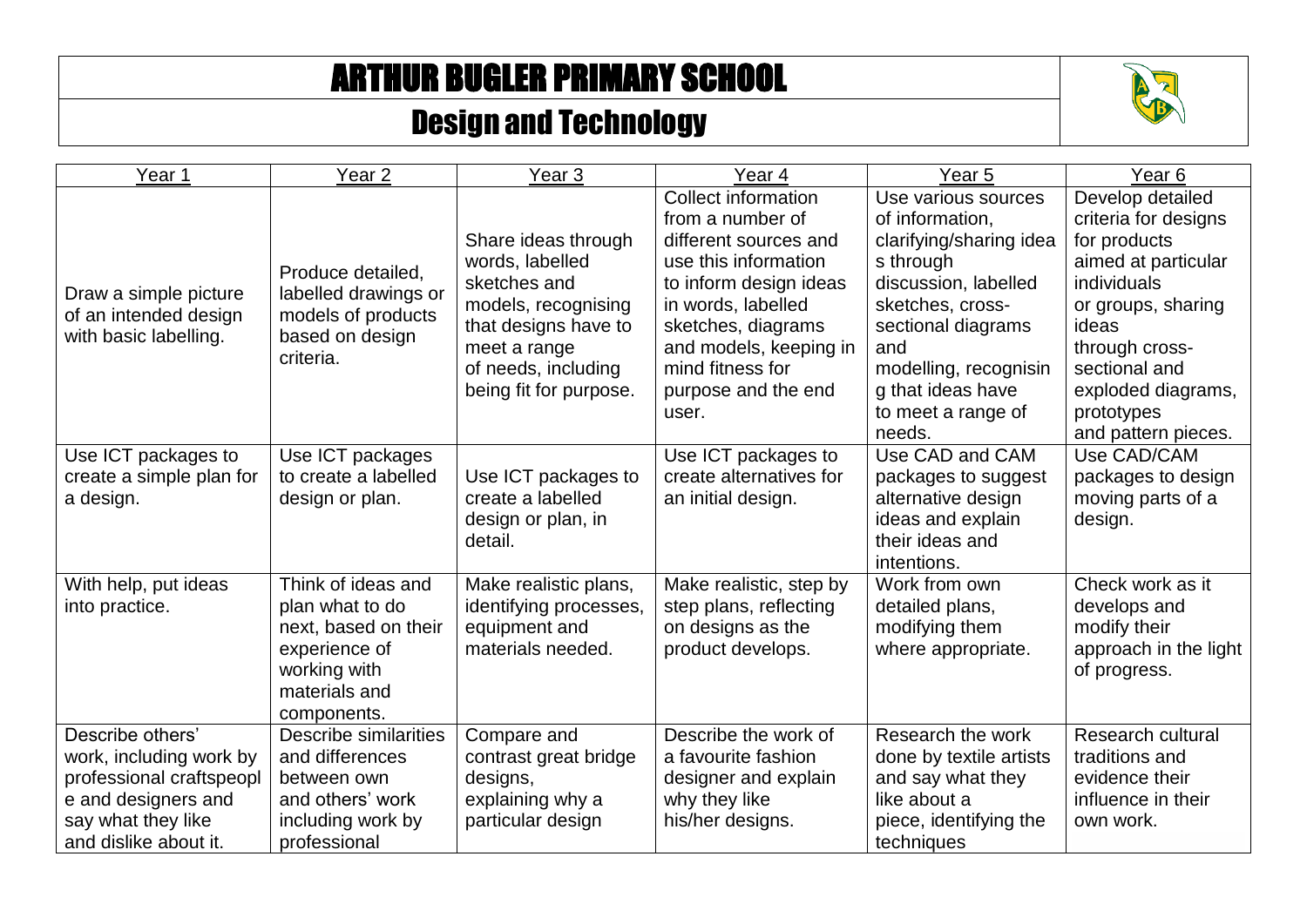|                                                                                                                      | craftspeople and<br>designers.                                                                                                     | is significant in<br>engineering history.                                                                                             |                                                                                                                                                                        | and materials used in<br>creating it and the<br>aesthetic value.                                                                                                                                                           |                                                                                                                             |
|----------------------------------------------------------------------------------------------------------------------|------------------------------------------------------------------------------------------------------------------------------------|---------------------------------------------------------------------------------------------------------------------------------------|------------------------------------------------------------------------------------------------------------------------------------------------------------------------|----------------------------------------------------------------------------------------------------------------------------------------------------------------------------------------------------------------------------|-----------------------------------------------------------------------------------------------------------------------------|
| Describe how an<br>existing product works<br>(e.g. 'the toy moves<br>when I turn<br>the handle').                    | Investigate a range<br>of existing products<br>and say if they<br>do what they are<br>supposed to do.                              | Investigate the<br>design features<br>(including<br>identifying component<br>s or ingredients)<br>of familiar existing<br>products.   | Explain how an<br>existing product is<br>useful to the user.                                                                                                           | Investigate the<br>design features<br>(including<br>identifying component<br>s or ingredients) of a<br>familiar existing<br>product in the context<br>of the culture or<br>society in which it<br>was designed or<br>made. | Explain the form<br>and function of<br>familiar existing<br>products.                                                       |
| Talk about their own<br>work and others' work<br>identifying strengths or<br>weaknesses.                             | Explain how closely,<br>finished products,<br>meet their design<br>criteria and say<br>what they could do<br>better in the future. | Suggest<br>improvements to<br>products made and<br>describe how to<br>implement them<br>(taking the views of<br>others into account). | Identify what has<br>worked well and what<br>could be improved,<br>evidencing and<br>explaining the results<br>of research.                                            | <b>Test and evaluate</b><br>products against a<br>detailed design<br>specification and<br>make adaptations as<br>they develop the<br>product.                                                                              | Demonstrate<br>modifications made<br>to a product, as a<br>result of ongoing<br>evaluation, by<br>themselves and<br>others. |
| Order products or<br>designs chronologically<br>and begin to explain<br>reasons why they<br>are ordered in that way. | Describe why a<br>design, building or<br>designer<br>is important.                                                                 | Explain the impact of<br>a design or designer<br>on design history and<br>how this has helped<br>to shape the world.                  | <b>Explain how fashions</b><br>and fabrics have<br>changed over time<br>and how this has<br>affected fashion. how<br>the design of a product<br>has changed over time. | Create a timeline to<br>sequence the<br>development of a<br>design over time and<br>describe<br>how technology has<br>influenced it.                                                                                       | Describe how an<br>individual in the field<br>of design<br>and technology has<br>helped shape the<br>world.                 |
| Select and explain why<br>they have chosen<br>a particular tool for a<br>task.                                       | Use tools safely for<br>cutting and<br>joining materials<br>and components.                                                        | Select the<br>appropriate tools and<br>explain choices.                                                                               | Analyse the potential of<br>a range of tools and<br>use them with<br>accuracy.                                                                                         | Name and select<br>appropriate tools for<br>a task and use them<br>with precision.                                                                                                                                         | Use more complex<br>tools with<br>increasing accuracy                                                                       |
| Select and explain their<br>choice of<br>materials, sometimes<br>with help.                                          | Choose appropriate<br>materials and<br>suggest ways of<br>manipulating them                                                        | Plan which materials<br>will be needed for a<br>task and explain why.                                                                 | Choose from a range<br>of materials<br>showing an<br>understanding of their                                                                                            | Select and combine<br>materials<br>with precision.                                                                                                                                                                         | Choose the best<br>materials for a<br>task, showing an<br>understanding of                                                  |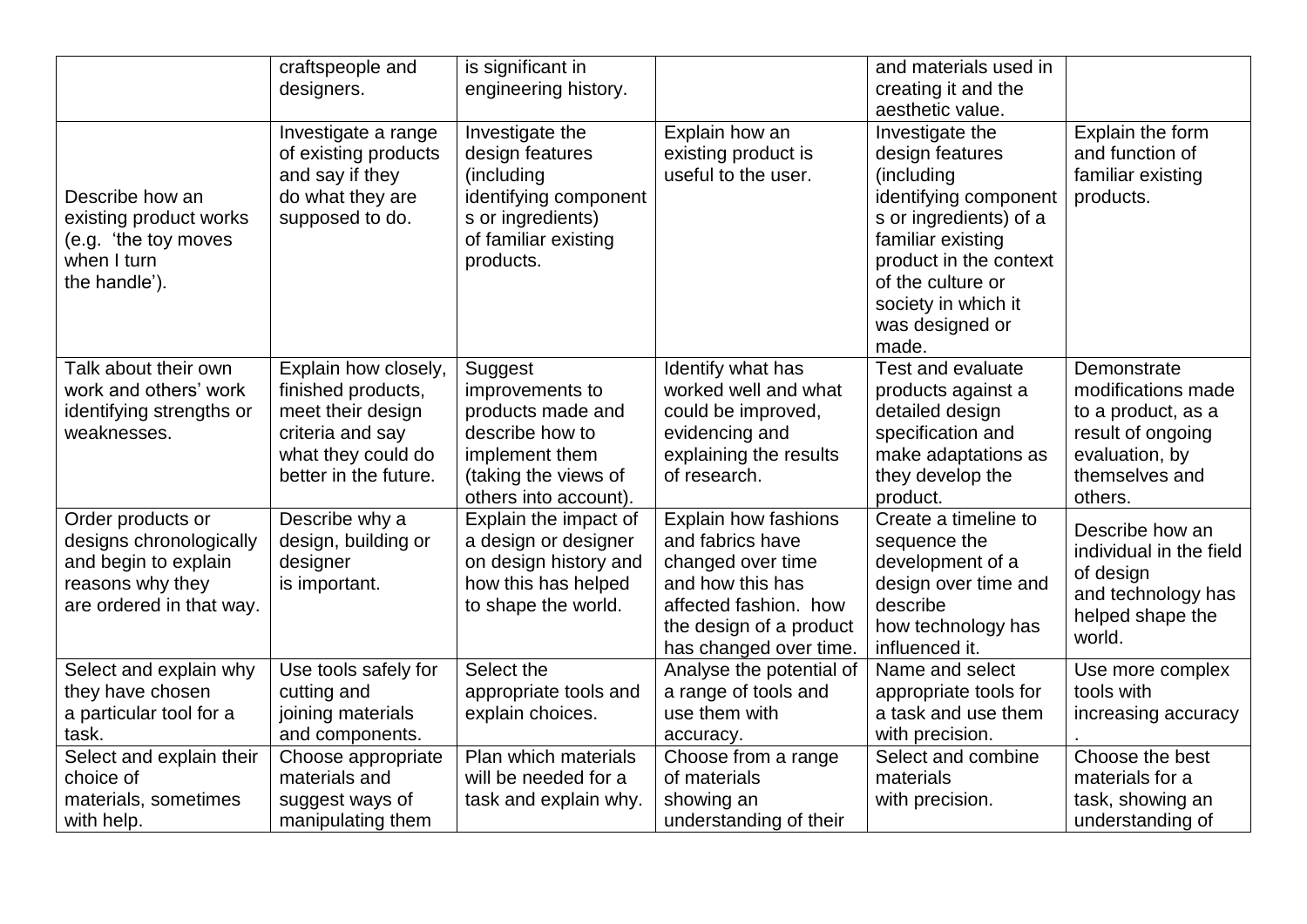|                                                          | to achieve a desired<br>effect.                                                                           |                                                                                                  | different characteristics                                                              |                                                                                                         | their working<br>characteristics.                                                                                                       |
|----------------------------------------------------------|-----------------------------------------------------------------------------------------------------------|--------------------------------------------------------------------------------------------------|----------------------------------------------------------------------------------------|---------------------------------------------------------------------------------------------------------|-----------------------------------------------------------------------------------------------------------------------------------------|
| Explain how to keep<br>safe during a<br>practical task.  | Work safely and<br>hygienically<br>in construction and<br>cooking activities.                             | Follow health and<br>safety rules for<br>cooking and baking<br>activities.                       | Follow health and<br>safety rules<br>when working with<br>materials and<br>substances. | Select and name<br>appropriate tools<br>for specific jobs and<br>demonstrate how to<br>use them safely. | Demonstrate how<br>their products<br>take into account<br>the safety of the<br>user.                                                    |
| Explain how they would<br>fix simple products.           | Cut, measure, form<br>and shape<br>materials to fix or<br>repair something,<br>explaining objective<br>S. | Try an alternative<br>way of fixing<br>something, if their<br>first attempt isn't<br>successful. | Describe how a<br>product could be made<br>better, stronger or<br>more sustainable.    | Recycle, repair and<br>mend old<br>clothes/tools and<br>explain why this is a<br>good idea.             | Paint, glue,<br>nail and<br>sand to<br>rejuvenate<br>a damaged,<br>faulty or old<br>object.                                             |
| Cut out shapes from a<br>range of fabrics and<br>papers. | Join fabrics using<br>running stitch,<br>glue, staples,<br>oversewing and<br>tape.                        | Create a simple<br>pattern for a design.                                                         | Use a simple pattern to<br>create a life-sized item<br>of clothing.                    | Create a 3-D product<br>using a range<br>of materials and<br>sewing techniques.                         | Combine fabrics to<br>create more<br>useful properties<br>and make a product<br>of high quality,<br>checking for snags<br>and glitches. |
| Fold, tear, roll and cut<br>paper and card.              | Create simple<br>hinges and pop-ups<br>using card.                                                        | Cut slots in card and<br>create nets.                                                            | Use more complex<br>pop-ups.                                                           | Combine materials<br>with temporary<br>or fixed joints.                                                 | Combine<br>materials<br>with moving<br>joints.                                                                                          |
| Cut accurately and<br>safely with scissors.              | Cut wood/dowel<br>using a bench hook<br>and hacksaw.                                                      | Measure and mark<br>wood/dowel.                                                                  | Cut internal shapes.                                                                   | Cut safely and<br>accurately to a<br>marked line.                                                       | Use a craft knife,<br>cutting mat and<br>safety ruler with one<br>to one supervision<br>if needed.                                      |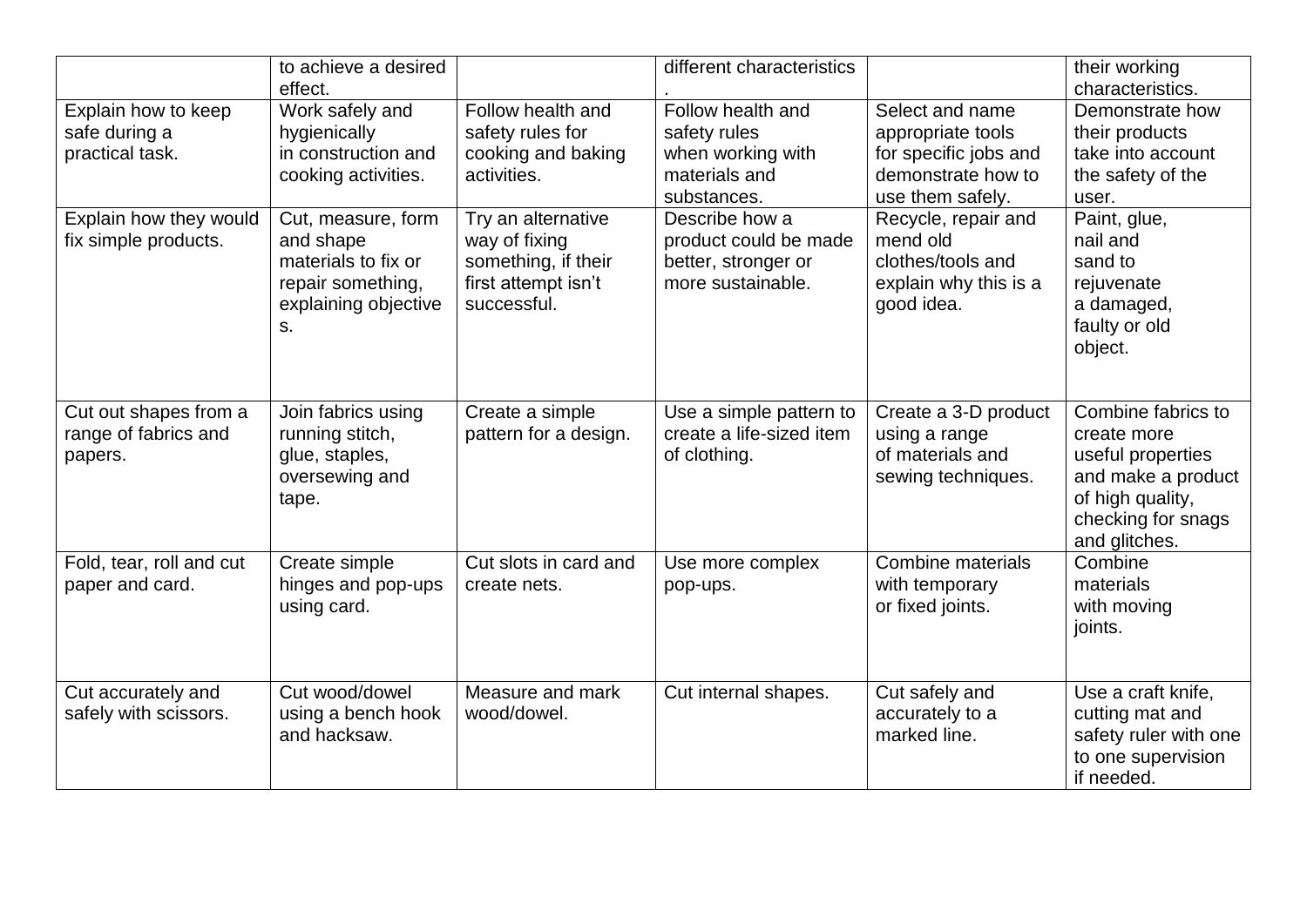| Join appropriately,<br>using glue or tape.                                                                             | Attach features to a<br>vehicle(e.g. an<br>axle and wheels or<br>a sail and rudder).<br>Join appropriately,<br>with glue and/or<br>tape, for different<br>materials and<br>situations. | Join fabrics using a<br>running stitch.                                         | Use a glue gun with<br>close supervision (one<br>to one).                                                                     | Use a glue gun with<br>close supervision.                                                                                   | Join materials,<br>using the most<br>appropriate method<br>for the materials or<br>purpose.                                            |
|------------------------------------------------------------------------------------------------------------------------|----------------------------------------------------------------------------------------------------------------------------------------------------------------------------------------|---------------------------------------------------------------------------------|-------------------------------------------------------------------------------------------------------------------------------|-----------------------------------------------------------------------------------------------------------------------------|----------------------------------------------------------------------------------------------------------------------------------------|
| Build simple structures.                                                                                               | Improve structures<br>by making<br>them stronger,<br>stiffer and more<br>stable.                                                                                                       | Create a shell or<br>frame structure<br>using diagonal struts<br>to strengthen. | Prototype and build<br>frame and<br>shell structures,<br>showing awareness of<br>how to strengthen,<br>stiffen and reinforce. | Build a framework<br>using a range<br>of materials (e.g.<br>wood, card and<br>corrugated plastic) to<br>support mechanisms. | Select the most<br>appropriate<br>materials and<br>frameworks for<br>different<br>structures, explainin<br>g what makes them<br>strong |
| Use wheels, axles,<br>levers and sliders.                                                                              | Create and use<br>wheels and axles,<br>levers and sliders.                                                                                                                             | Create and use<br>simple gears,<br>pulleys, cams, levers<br>and linkages.       | Use pulleys, levers and<br>linkages in<br>their products.                                                                     | Use cams or gears in<br>their products.                                                                                     | Select the most<br>appropriate<br>mechanical system<br>for a particular<br>purpose.                                                    |
| Identify and talk about<br>products that<br>use electricity to make<br>them work.                                      | Create working<br>circuits to light a<br>bulb or work a<br>buzzer.                                                                                                                     | <b>Build models</b><br>incorporating circuits<br>with buzzers and<br>bulbs.     | <b>Build models</b><br>incorporating motors.                                                                                  | Build models,<br>incorporating<br>switches to turn on<br>and off.                                                           | Design products<br>incorporating the<br>most appropriate<br>electrical<br>systems.                                                     |
| Input random control<br>instructions to simple<br>devices for an<br>unplanned<br>outcome (e.g. making<br>Roamer move). | Input a sequence of<br>instructions to a<br>device for a planned<br>outcome.                                                                                                           | Evaluate their own<br>programme,<br>refine and improve it.                      | Create a solution to a<br>problem using a control<br>output device that has<br>a sequence of events<br>that activate it.      | Monitor and control<br>more than<br>one output, in<br>response to changes.                                                  | Develop, try out and<br>refine sequences of<br>instructions to<br>effectively<br>monitor, measure<br>and control events                |